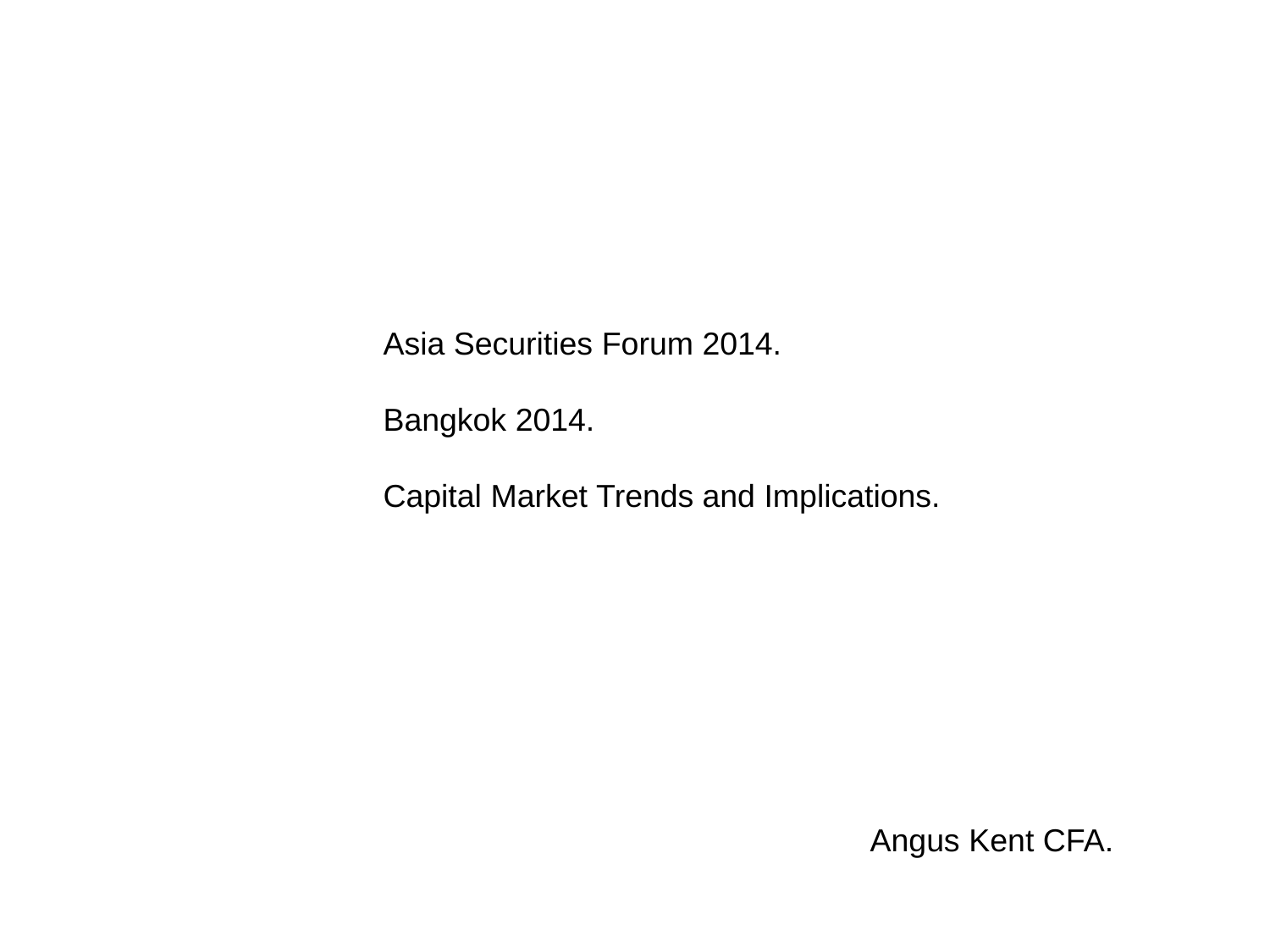## Advisory......Time Zero

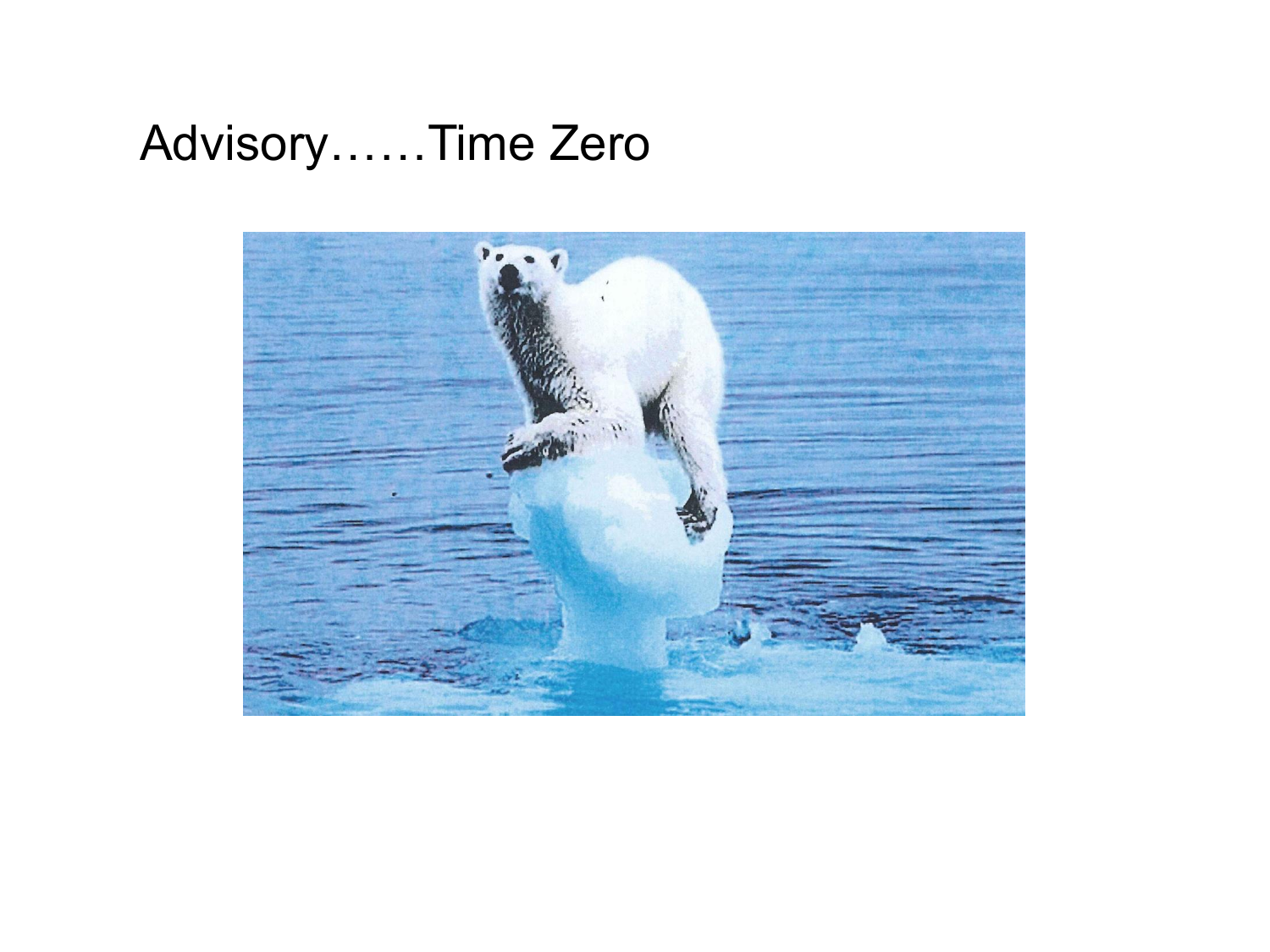## **Global Progress?**

David Wright, Secretary General International Organisation of Securities Commissions (IOSCO) Q&A following his address to The Atlantic Council, Washington DC, 10 December 2012

Q: "*How far have we* [financial services regulators] *come in reforming the financial sector since the crisis began 6 years ago?"*

*A: 'I think we're maybe four or five along the line of 10*.'

Q: "*And the national implementation of global principles and the resulting issues of extraterritoriality?"*

*A: '...this is a dog's breakfast, you know, and it's getting worse. It will get worse. That's my point.'*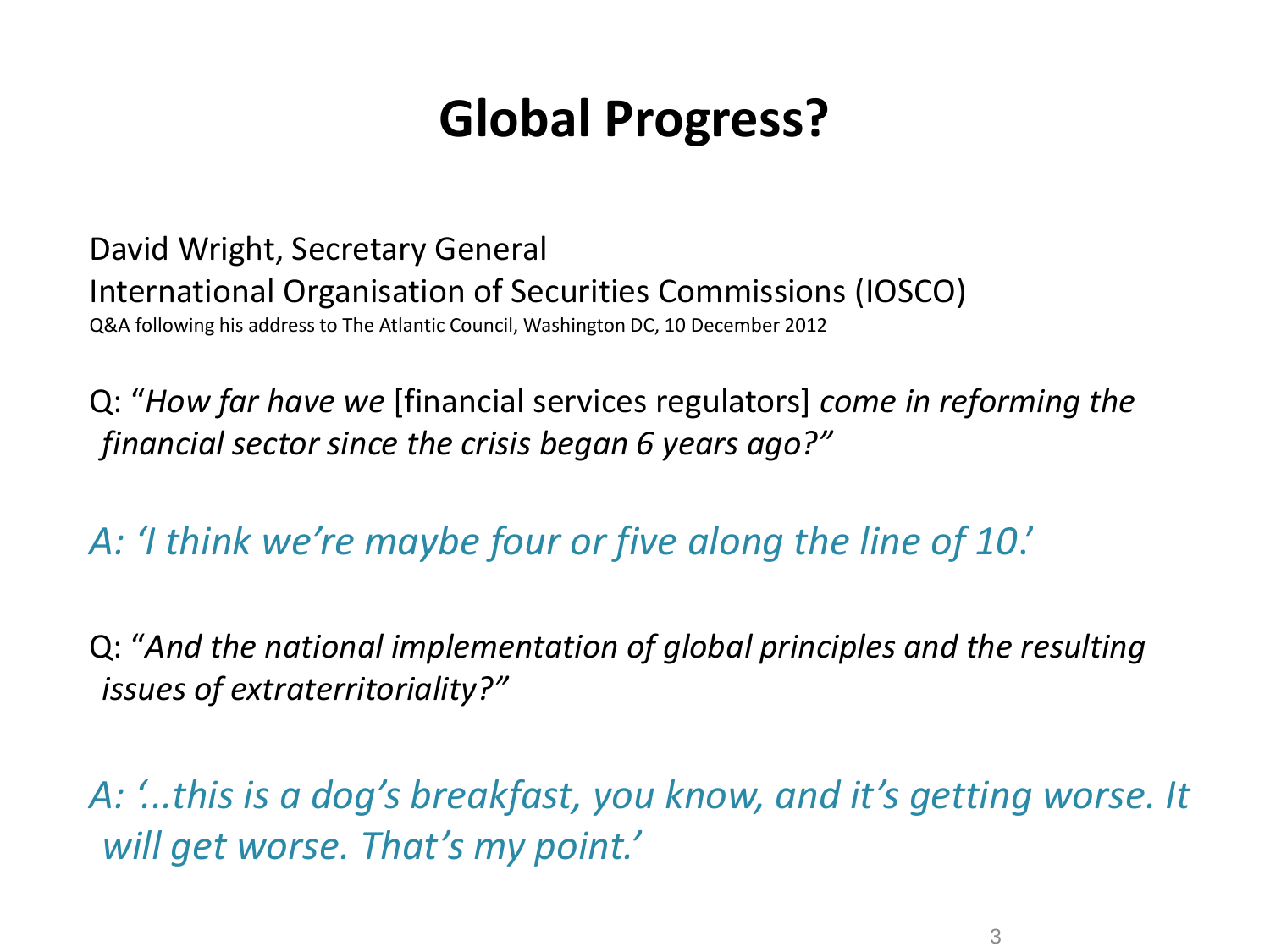# **What else is setting the regulatory change agenda?**

- Court action
- Fines / Penalties
- Loss of Licence
- Enforceable Undertakings
- Regulatory Guides
- Influencing of market participants

• Need to regain market confidence leads to self imposed higher standards

• Effecting change by creating new precedent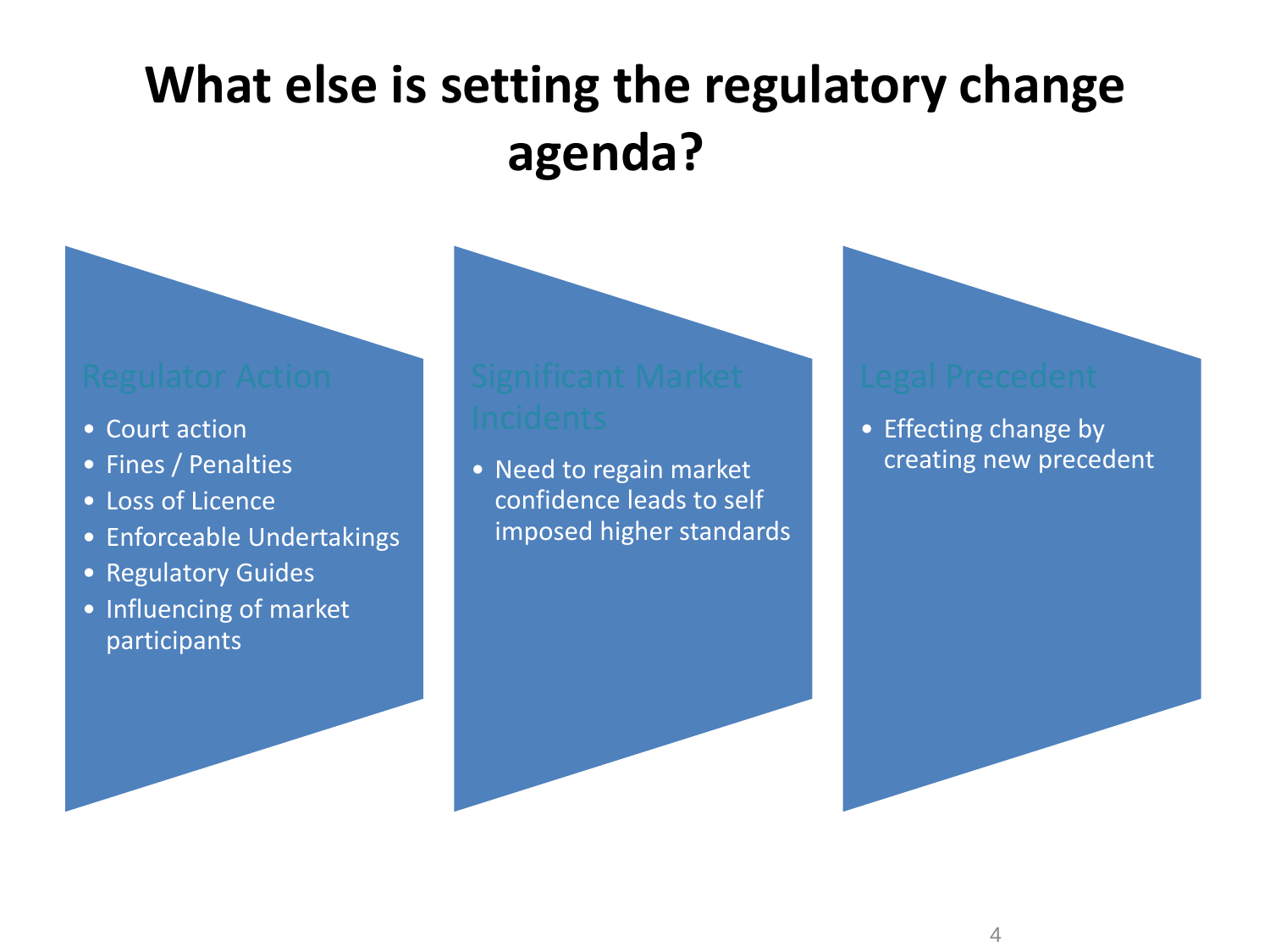### What are the structural challenges

- Buy side structural change: CSA's
- What is research really worth v. cost of execution.
- Capital requirements v. Investment in infrastructure
- Commission wallet basically flat in Asia for 8 years.